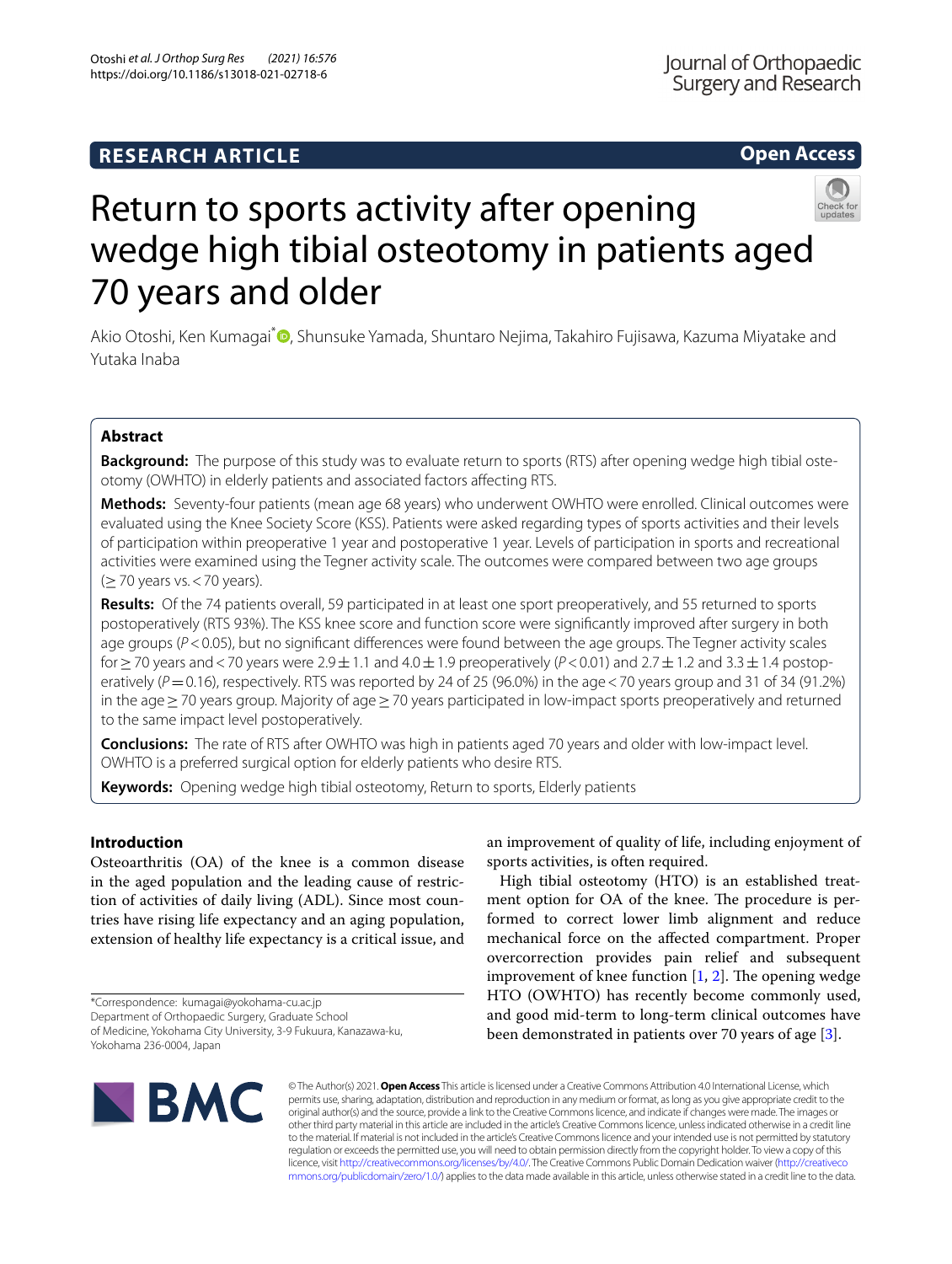The advantage of HTO compared to knee replacement surgeries is that it is a joint-preserving procedure that is good for maintaining physical and sports activities [\[4\]](#page-6-3). Several studies reported a high rate of return to sports (RTS) activity after OWHTO [\[5](#page-6-4)–[7\]](#page-6-5). However, most of the reports involved younger patients, and the rate of RTS in elderly patients is unknown. Furthermore, factors related to RTS after HTO have not been well-elucidated.

The purpose of this study was to evaluate RTS after OWHTO in elderly patients more than 70 years of age and identify factors related to RTS. It was hypothesized



|                                    |   | Overall        | <70 years       | $\geq$ 70 years | *P value |
|------------------------------------|---|----------------|-----------------|-----------------|----------|
| Age, years                         |   | $68.1 \pm 8.1$ | $61.3 \pm 5.3$  | $74.8 \pm 3.7$  |          |
| Number of patients                 |   | 74             | 36              | 38              |          |
| Male                               |   | 19             | 15              | $\overline{4}$  |          |
| Female                             |   | 55             | 21              | 34              | < 0.01   |
| Body mass index, kg/m <sup>2</sup> |   | $25.5 \pm 4.6$ | $26.1 \pm 5.5$  | $25.0 \pm 3.4$  | 0.34     |
| Follow- up period, months          |   | 32.9±12.9      | $33.8 \pm 13.7$ | $31.2 \pm 12.6$ | 0.18     |
| OA, n                              |   | 49             | 27              | 22              |          |
| <sup>+</sup> Grade                 |   | 3              |                 | $\overline{2}$  |          |
|                                    | 2 | 28             | 14              | 14              |          |
|                                    | 3 | 18             | 12              | 6               | 0.40     |
| ON, n                              |   | 32             | 14              | 18              |          |
| <sup>‡</sup> Stage                 |   | 2              | 2               | $\Omega$        |          |
|                                    | 2 | 0              | 0               | $\Omega$        |          |
|                                    | 3 | $\overline{4}$ | 2               | $\overline{2}$  |          |
|                                    | 4 | 26             | 10              | 16              | 0.23     |
|                                    |   |                |                 |                 |          |

#### <span id="page-1-1"></span><span id="page-1-0"></span>**Table 1** Patients' baseline characteristics

that the rate of RTS after OWHTO is high in patients aged 70 years and older.

## **Materials and methods Patients**

A total of 201 patients underwent OWHTO between 2015 and 2018. All patients underwent magnetic resonance imaging examination preoperatively to assess cartilage, meniscus, ligament, and subchondral bone in the afected knee joint. Inclusion criteria were painful osteoarthritis or osteonecrosis localized to the medial compartment of the knee. Exclusion criteria were patients with severe varus deformity (anatomical varus alignment > 5°), flexion contracture > 15°, or a history of infammatory arthritis, joint infection, or immunosuppressive therapy. Following the surgery, 129 patients were followed-up appropriately for at least one year. Of these patients, 74 completed questionnaires (Fig. [1\)](#page-1-0). The patients consisted of 55 female and 19 male patients, with mean age of  $68.1 \pm 8.1$  years (median age of 70, range, 49–83 years). The mean follow-up period was  $32.9 \pm 12.9$  months (range, 12–59 months). To evaluate the efect of age, outcomes were compared between two age groups ( $\geq$  70 years vs. < 70 years). Demographic data are shown in Table [1.](#page-1-1) This study was approved by the institutional review board of Yokohama City University (#B190900037). Written, informed consent was obtained from all participants.

\* <70 years vs≥70 years

*OA* osteoarthritis, *ON* osteonecrosis

† OA grade modifed from Ahlbach's classifcation

‡ ON stage classifcation described by Koshino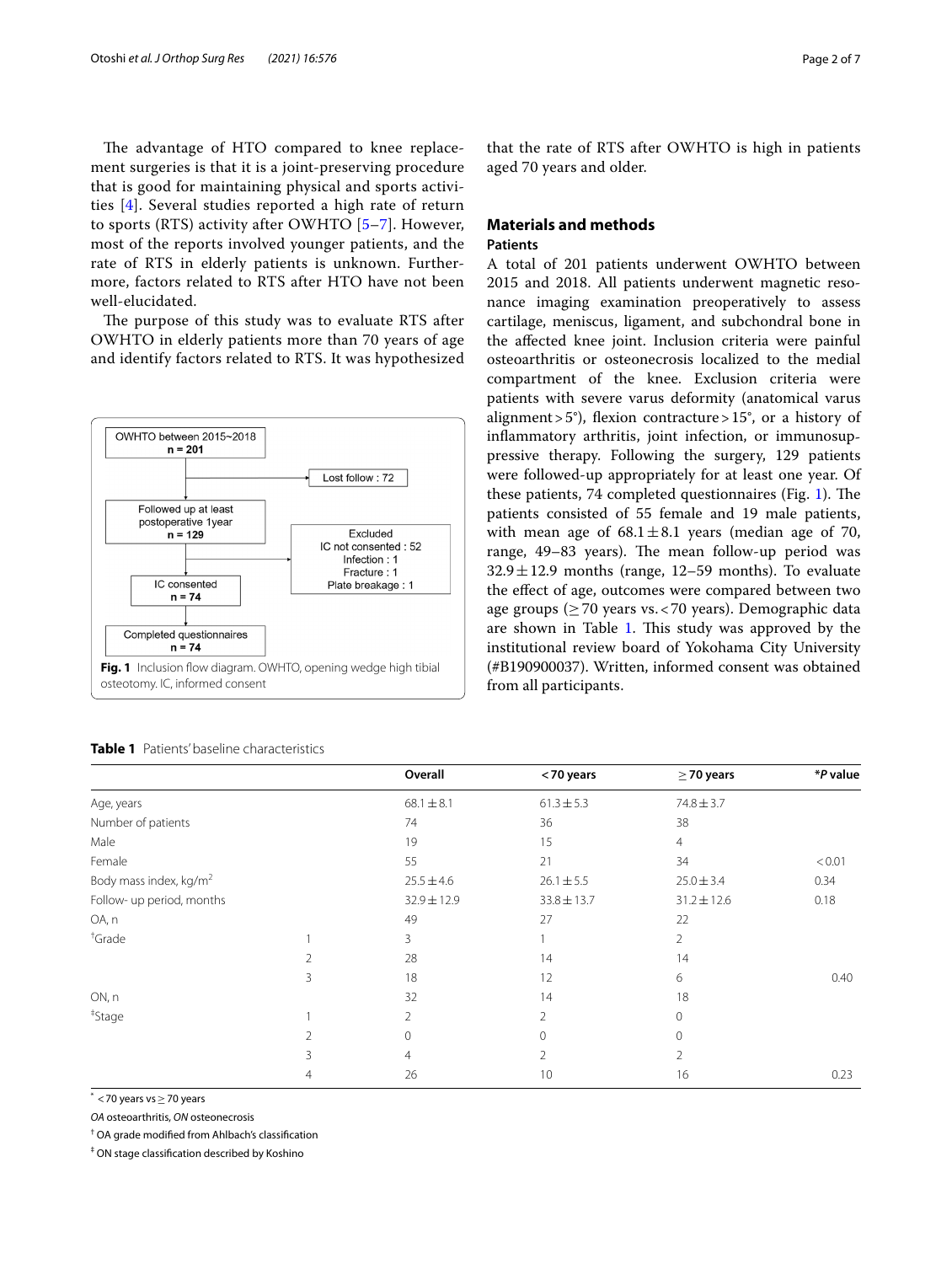## **Surgical procedure and postoperative management**

HTO was performed using biplanar opening-wedge technique with rigid plate fixation  $[3]$ . The amount of angular correction was planned preoperatively aiming to achieve tibiofemoral anatomical valgus of 10° in a one-leg standing radiograph postoperatively. The osteotomy gap was flled with two wedged blocks of β-TCP with 60% porosity (Osferion, Olympus Terumo Biomaterials. Corp., Tokyo, Japan) and fxed with TomoFix (DePuy Synthes, Zuchwil, Switzerland).

Patients started a postoperative rehabilitation program including isometric quadriceps and range-of-motion exercises the day after surgery. A non-weight-bearing regimen was prescribed for 1 week, followed by full weight-bearing exercise. Casts or supportive devices were not applied.

### **Clinical and radiographic outcomes**

Clinical outcomes were evaluated using the Knee Society Score (KSS), including the knee score and the function score. For radiographic assessment, a long-leg anteroposterior weight-bearing radiograph of the knee was taken 1 year after surgery. Limb alignment was expressed as the femorotibial angle (FTA), defned as the lateral angle between the femoral tibial axes [\[2](#page-6-1)], and the percentage of mechanical axis deviation (%MAD), defned as the ratio of the distance from the medial border of the proximal tibia to the mechanical axis of the lower limb to the width of the proximal tibia [\[8\]](#page-6-6).

## **Sports activity questionnaire**

Patients were asked about types of sports activities and levels of participation within preoperative 1 year and postoperative 1 year. Levels of impact in sports activities were categorized into three groups: high-impact sports such as tennis, badminton, and running; intermediateimpact sports such as hill walking/hiking and climbing; and low-impact sports such as walking, gymnastic training, and golf [[9\]](#page-6-7). If patients participated in two or more sports activities, the impact level was classifed by the highest one. Levels of participation in sports and recreational activities were examined using the Tegner activity scale [\[10\]](#page-6-8). RTS was defned as preoperative and postoperative participation in one or more sports and recreational activities. Patients who took part in no sports preoperatively and started postoperatively were excluded from RTS. RTS levels were classifed into the following three groups based on the preoperative and postoperative Tegner activity scales: higher level (Preop.<Postop.); same level (Preop.=Postop.); and lower level (Preop.>Postop.).

## **Statistical analysis**

Statistical analysis was carried out using SPSS ver. 26.0 (SPSS, Inc., Chicago, IL). The Mann–Whitney U test was used to compare measurements between the two groups. Pearson's Chi-squared tests were used to test for signifcant diferences of categorical data. Univariate analysis and multivariate logistic regression were used to identify factors related to the level of RTS. An adjusted *P* value < 0.05 was considered significant. A post hoc power analysis was performed for comparison of two age groups. Consequently, the statistical power was calculated to be 92% for a sample size of 36 and 38 in each group to detect a signifcant diference with an *α* level of 0.05.

## **Results**

## **Clinical and radiographic outcomes**

Clinical and radiographic outcomes are summarized in Table [2](#page-2-0). The KSS knee score and function score were signifcantly improved after surgery overall and in both age groups ( $P$ <0.05), but no significant differences were found between the  $>70$  years and  $<70$  years groups. Standing FTA and %MAD were signifcantly changed after surgery in both age groups  $(P<0.05)$ , but there were no signifcant diferences between the two age groups.

## **Return to sports**

Types of sports activities are shown in Table [3.](#page-3-0) The number of low-impact sports increased postoperatively, whereas the number of intermediate-impact and highimpact sports decreased postoperatively. Comparisons of type of sports activities between age groups are summarized in Table [4](#page-3-1). Of the overall 74 patients, 59 participated in at least one sport preoperatively, and 55 returned to sports postoperatively (RTS rate 93%). The number reporting RTS was 24 of 25 (96.0%) in the age<70 years group and 31 of 34 (91.2%) in the age  $\geq$  70 years group.

<span id="page-2-0"></span>**Table 2** Clinical and radiographic outcomes

|             |        | Overall         | <70 years        | $\geq$ 70 years | *P value |
|-------------|--------|-----------------|------------------|-----------------|----------|
| Knee        | Preop  | $57.3 \pm 13.6$ | $59.0 \pm 13.0$  | $57.2 \pm 11.8$ | 0.38     |
| score       | Postop | $83.9 \pm 10.1$ | $87.1 + 8.3$     | $82.8 \pm 10.0$ | 0.09     |
| Function    | Preop  | $65.9 \pm 11.1$ | $66.0 + 10.3$    | $66.1 \pm 11.8$ | 0.69     |
| score       | Postop | $87.7 \pm 12.2$ | $89.9 + 12.2$    | $86.7 + 12.5$   | 0.20     |
| <b>SFTA</b> | Preop  | $181.1 \pm 2.4$ | $181.2 \pm 1.4$  | $180.9 + 2.4$   | 0.50     |
|             | Postop | $171.4 \pm 2.8$ | $171.8 \pm 1.9$  | $171.1 \pm 2.9$ | 0.59     |
| %MAD        | Preop  | $21.2 \pm 11.7$ | $20.2 \pm 112.0$ | $22.2 \pm 11.4$ | 0.39     |
|             | Postop | $64.2 \pm 10.8$ | $66.0 + 8.9$     | $62.4 \pm 12.1$ | 0.26     |
|             |        |                 |                  |                 |          |

\* <70 years versus≥70 years

*sFTA* standing femorotibial angle, *MAD* mechanical axis deviation The values are given as mean $\pm$  standard deviation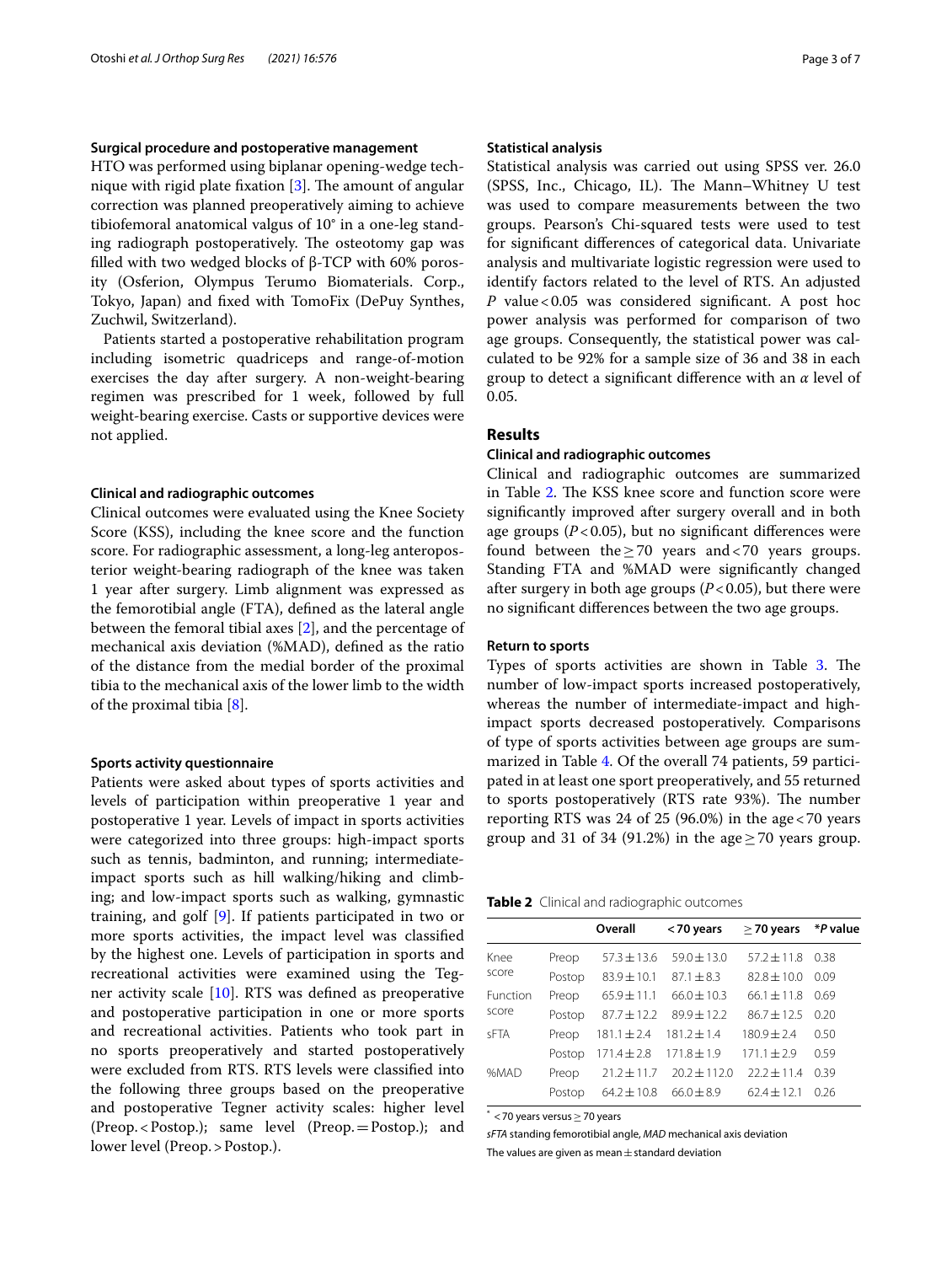## <span id="page-3-0"></span>**Table 3** Types of sports activities

| Type of sports             | Preoperative   | Postoperative  |
|----------------------------|----------------|----------------|
| <b>High-impact sports</b>  |                |                |
| Badminton                  | 2              | 0              |
| Running                    | $\overline{2}$ | 1              |
| Tennis                     | 4              | $\overline{2}$ |
| Baseball                   | 1              | 1              |
| Softball                   | 2              | $\overline{2}$ |
| Marathon                   | 1              | 0              |
| Volleyball                 | $\overline{2}$ | 1              |
| Table tennis               | 1              | 1              |
| Total                      | 15             | 8              |
| Intermediate-impact sports |                |                |
| Hill walking/Hiking        | 3              | 0              |
| Climbing                   | 3              | 3              |
| Skiing                     | 1              | $\mathbf 0$    |
| Total                      | 7              | 3              |
| Low-impact sports          |                |                |
| Walking                    | 22             | 27             |
| Gymnastic training         | 9              | 8              |
| Swimming                   | 4              | 6              |
| Exercise/ Yoga             | 6              | 10             |
| Golf                       | 8              | 8              |
| Gardening                  | $\overline{2}$ | 3              |
| Cycling                    | 3              | $\overline{2}$ |
| Tai Chi                    | 0              | 1              |
| Sports climbing            | 1              | $\mathbf{1}$   |
| Total                      | 55             | 66             |

The values are given as the number of patients

Seven patients who had not been involved in sports activities newly participated in sports activities after surgery. Overall, the rate of low-impact sports was greater and

increased postoperatively. In the age $>70$  years group, one patient participated in high-impact sports (Softball) and three patients participated in intermediate-impact sports (Climbing). The majority of sports that participants in the age $\geq$  70 years group were involved were low -impact sports preoperatively and postoperatively.

## **Comparisons of RTS levels between age groups**

Of the patients reporting RTS, 16 of 24 (66.7%) in the age<70 years group and 24 of 31 (77.4%) in the age≥70 years group could return to the same or higher level (Table [5\)](#page-4-0). The Tegner activity scales decreased postoperatively in both age group; however, these were not significantly different. The preoperative Tegner activity scale was significantly lower in the age $\geq$  70 years group than in the age < 70 years group  $(P<0.01)$ , but no signifcant diference was found in the postoperative score between the age groups.

## **Comparisons of outcomes between osteoarthritis and osteonecrosis**

The outcomes were compared between osteoarthritis and osteonecrosis (Table [6\)](#page-4-1). No signifcant diferences were found in clinical outcomes, radiographic outcomes, RTS, and sports impact level between two disease entities.

## **Factors related to the RTS level**

To assess factors related to the RTS level, several variables were compared between RTS at the same or greater level and RTS at a lesser level by univariate analysis (Table [7\)](#page-5-0). Signifcant diferences were found in the preoperative knee score  $(P=0.02)$  and the preoperative Tegner activity scale score (*P*<0.01). Multivariate logistic regression analysis showed that only the preoperative

<span id="page-3-1"></span>**Table 4** Comparisons of return to sports activities and impact level between age groups

|                                             | Overall   | <70 years | $\geq$ 70 years | *P value |
|---------------------------------------------|-----------|-----------|-----------------|----------|
|                                             | $(n=74)$  | $(n=36)$  | $(n=38)$        |          |
| Preop. total participation in sports, n (%) | 59 (79.7) | 25(69.4)  | 34 (89.5)       | 0.10     |
| <b>RTS</b>                                  | 55 (93.2) | 24 (96.0) | 31(91.2)        | 0.32     |
| Postop. new participation in sports, n      |           | 5         |                 |          |
| Postop. total participation in sports, n    | 62        | 29        | 33              |          |
| Preop. impact level, n High                 | 12        | 11        |                 |          |
| Intermediate                                | 5         |           | 3               |          |
| Low                                         | 42        | 12        | 30              | < 0.01   |
| Postop. impact level, n high                |           | 6         |                 |          |
| Intermediate                                |           |           |                 |          |
| Low                                         | 53        | 22        | 31              | 0.18     |
|                                             |           |           |                 |          |

\* <70 years vs≥70 years

*RTS* return to sports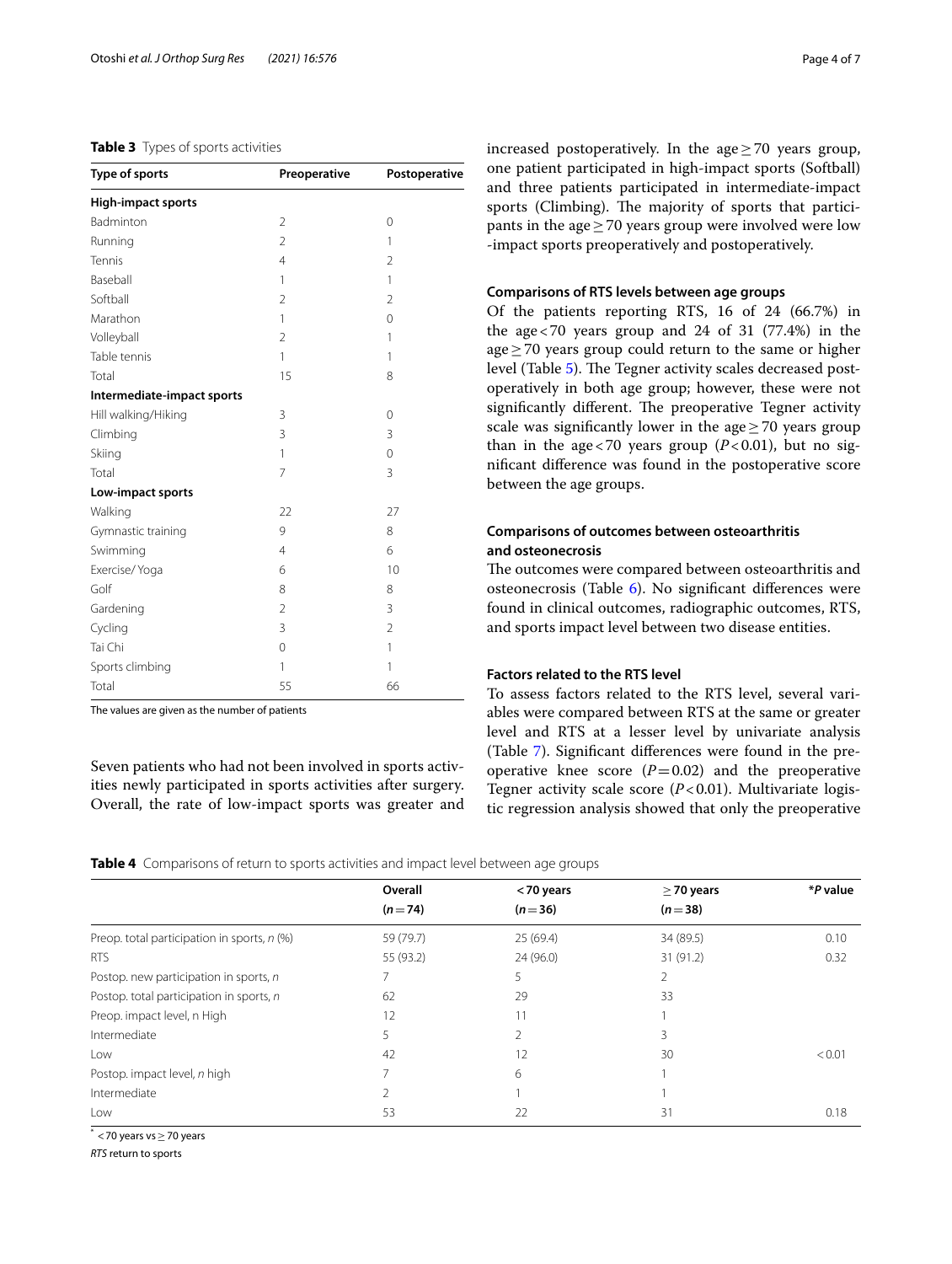|                                      |        | Overall       | <70 years     | $\geq$ 70 years | *P value |
|--------------------------------------|--------|---------------|---------------|-----------------|----------|
| RTS, n (%) Higher level              |        | 1(1.8)        | 0(0)          | 1(3.2)          |          |
| Same level                           |        | 39 (70.9)     | 16 (66.7)     | 23(74.2)        |          |
| Lower level                          |        | 15(27.3)      | 8(33.3)       | 7(22.6)         | 0.40     |
| Tegner activity scale, mean $\pm$ SD | Preop  | $3.1 \pm 1.8$ | $4.0 \pm 1.9$ | $2.9 \pm 1.1$   | < 0.01   |
|                                      | Postop | $2.8 \pm 1.5$ | $3.3 + 1.4$   | $2.7 \pm 1.2$   | 0.16     |
|                                      |        |               |               |                 |          |

<span id="page-4-0"></span>**Table 5** Comparison of level in return to sports between the age groups

 $<sup>*</sup> < 70$  years vs.  $> 70$  years</sup>

*RTS* return to sports

<span id="page-4-1"></span>**Table 6** Comparisons of outcomes between osteoarthritis and osteonecrosis

|                                               |              | <b>OA</b>       | ON              | *P value |
|-----------------------------------------------|--------------|-----------------|-----------------|----------|
|                                               |              | $(n=42)$        | $(n=32)$        |          |
| Age                                           |              | $68.7 + 8.0$    | $67.7 + 8.1$    | 0.81     |
| Knee score                                    | Preop        | $57.1 \pm 12.8$ | $57.5 \pm 15.5$ | 0.72     |
|                                               | Postop       | $83.9 \pm 10.1$ | $83.8 \pm 10.5$ | 0.86     |
| Function score                                | Preop        | $67.6 \pm 12.0$ | $63.4 \pm 9.5$  | 0.15     |
|                                               | Postop       | $86.5 \pm 13.0$ | $89.4 \pm 11.3$ | 0.08     |
| <b>SFTA</b>                                   | Preop        | $181.8 \pm 2.5$ | $180.1 \pm 2.0$ | 0.24     |
|                                               | Postop       | $170.9 \pm 3.1$ | $172.0 \pm 2.6$ | 0.55     |
| %MAD                                          | Preop        | $18.9 \pm 11.5$ | $24.8 \pm 11.4$ | 0.89     |
|                                               | Postop       | $64.8 \pm 10.7$ | $63.3 \pm 11.1$ | 0.62     |
| Tegner activity scale                         | Preop        | $3.1 \pm 1.9$   | $3.0 + 1.8$     | 0.54     |
|                                               | Postop       | $2.7 \pm 1.5$   | $2.6 \pm 1.6$   | 0.88     |
| Preop. total participation in sports,<br>n(%) |              | 32 (76.2)       | 27 (84.4)       | 0.39     |
| RTS, n (%)                                    |              | 29 (90.6)       | 26(96.3)        | 0.21     |
| Preop. impact<br>level, n                     | High         | 7               | 5               |          |
|                                               | Intermediate | 4               | 1               |          |
|                                               | Low          | 21              | 21              | 0.91     |
| Postop. impact<br>level, n                    | High         | 4               | 3               |          |
|                                               | Intermediate | $\overline{2}$  | $\Omega$        |          |
|                                               | Low          | 29              | 24              | 0.8      |

*OA* osteoarthritis, *ON* osteonecrosis, *sFTA* standing femorotibial angle, *MAD* mechanical axis deviation, *RTS* return to sports

The values are given as mean $\pm$ standard deviation

Tegner activity scale score was related to RTS at the same or greater level, but age, sex, and BMI were not related (Table [8](#page-5-1)).

## **Discussion**

The most important finding of the present study was that 91% of patients aged  $\geq$  70 years returned to sports activities, and 77% of them could perform postoperatively at the same or higher level compared to the preoperative level. These results were not significantly diferent from the younger age group. However, the ratio of high-impact sports participants was signifcantly lower in the age  $\geq$  70 years group than in the age < 70 years group. Factors related to RTS at the same or higher level were the preoperative knee score and the preoperative Tegner activity scale.

In general, 'elderly' is defned as a chronological age of 65 or more; however, there is considerable heterogeneity in current orthopedic research  $[11]$  $[11]$ . Age is an issue of debate as factor afecting clinical outcomes in HTO, and surgical indication of HTO is often limited to under 70 years [[5,](#page-6-4) [7](#page-6-5), [12](#page-6-10)]. Several studies focused the clinical outcomes in patients aged 70 years and older  $[3, 13]$  $[3, 13]$  $[3, 13]$  $[3, 13]$  $[3, 13]$ . Therefore, the present study referred to patients aged 70 years and older as 'elderly.'

Recent studies have focused on RTS after HTO. A systematic review and meta-analysis of 33 studies involving 1914 patients with a mean age of  $50.3 \pm 9.9$  years showed that the rate of RTS after OWHTO was 75.7% (range 55–100%) [[14](#page-6-12)]. Another study investigating subjects with a mean age of 50 years demonstrated that the strongest prognostic factor for RTS was continued sports participation in the year before surgery (odds ratio 2.81; 95% CI 1.37–5.76) [[12\]](#page-6-10). A high RTS rate after OWHTO has been reported in the relatively younger generation, and few reports have examined in detail the RTS rates in elderly persons. The present study showed that majority of patients aged 70 years and older participated in low-impact sports with high RTS rate, and age, sex, BMI, and knee alignment did not afect RTS rates.

One of the factors related to RTS in elderly persons is thought to be the extent of surgical invasion and recovery time. Improvements of surgical techniques and fxation devices in OWHTO have enabled early recovery with full-weight bearing, accelerated postoperative rehabilitation, and minimized muscle weakness [[15,](#page-6-13) [16\]](#page-6-14). Early bone healing with a stimulatory device may also accelerate the weight bearing activities [\[17\]](#page-6-15). Accelerated rehabilitation protocols for OWHTO were introduced and lead to earlier improvement of the clinical results [\[15,](#page-6-13) [18](#page-6-16)]. In elderly patients, recent accelerated postoperative rehabilitation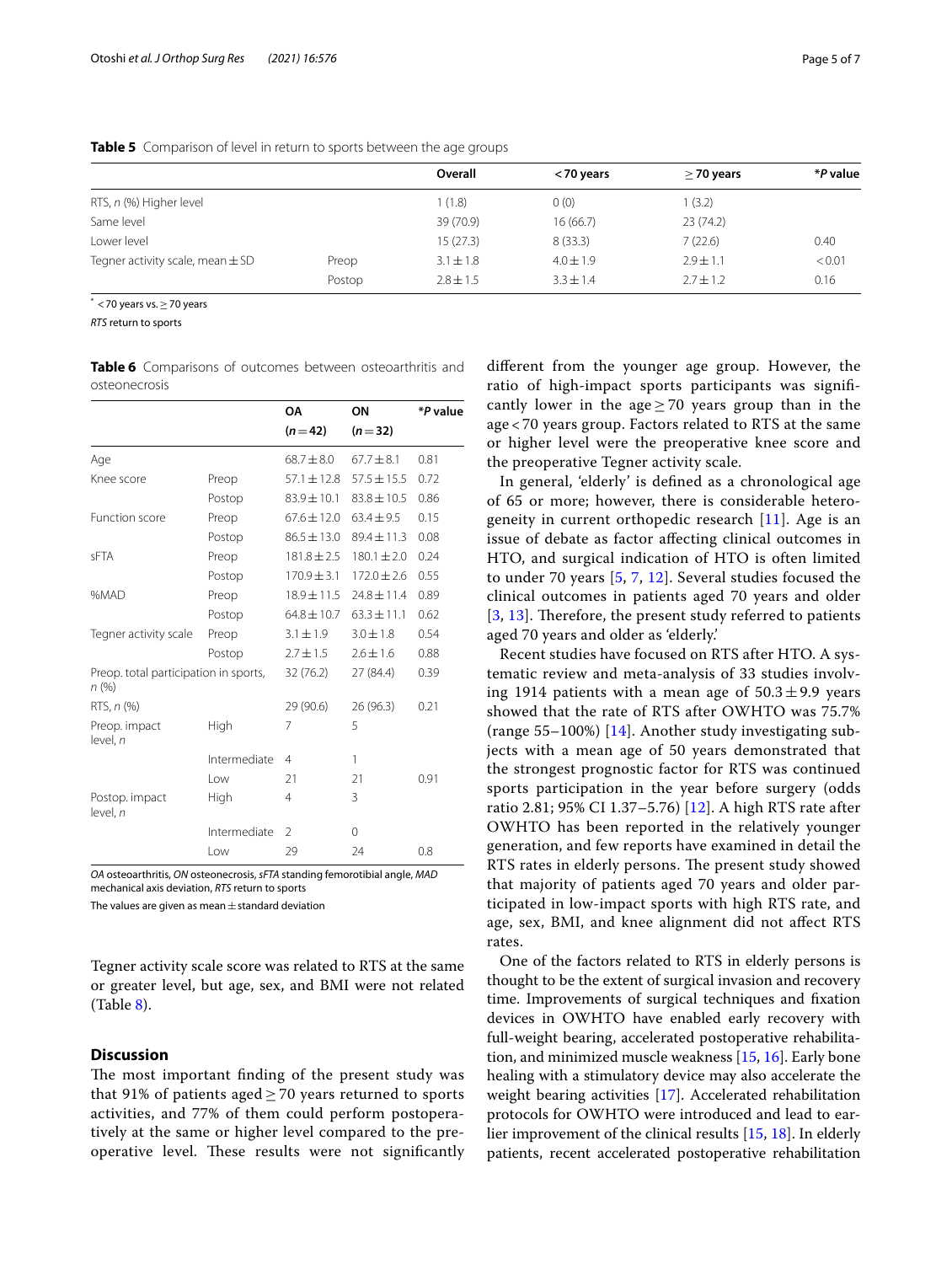## <span id="page-5-0"></span>**Table 7** Univariate analysis of factors related to the RTS level

| <b>Factors</b>                  |        | Same or greater level | Lesser level    | 95% CI               | P value |
|---------------------------------|--------|-----------------------|-----------------|----------------------|---------|
|                                 |        | $(n=41)$              | $(n=14)$        |                      |         |
| Age (years)                     |        | $70.3 \pm 6.9$        | $68.1 \pm 8.0$  | $-0.012$ to 0.014    | 0.89    |
| Gender (male, %)                |        | 22                    | 35.7            | $-0.311$ to 0.091    | 0.27    |
| Body mass index ( $kg/m2$ )     |        | $24.7 \pm 3.4$        | $24.8 \pm 3.2$  | $-0.017$ to 0.028    | 0.63    |
| Size of medial opening gap (mm) |        | $12.2 \pm 2.4$        | $13.3 \pm 3.3$  | $-0.071$ to 0.019    | 0.26    |
| sFTA (degrees)                  | Preop  | $180.1 \pm 2.3$       | $181.1 \pm 2.6$ | $-0.049$ to 0.036    | 0.75    |
|                                 | Postop | $171.3 \pm 2.7$       | $171.2 \pm 2.5$ | $-0.031$ to 0.034    | 0.92    |
| Knee score                      | Preop  | $55.7 \pm 11.6$       | $63.1 \pm 10.7$ | $-0.017$ to $-0.002$ | 0.02    |
|                                 | Postop | $85.7 \pm 9.5$        | $82.5 \pm 9.7$  | $-0.012$ to 0.017    | 0.72    |
| Function score                  | Preop  | $65.3 \pm 12.0$       | $64.4 \pm 10.4$ | $-0.003$ to 0.012    | 0.23    |
|                                 | Postop | $90.1 \pm 9.7$        | $85.8 \pm 16.0$ | $-0.009$ to 0.014    | 0.66    |
| Preop. Tegner activity scale    |        | $3.5 \pm 1.7$         | $3.9 \pm 1.4$   | $-0.375$ to $-0.194$ | < 0.01  |

The values are given as mean  $\pm$  standard deviation

<span id="page-5-1"></span>**Table 8** Multivariate logistic regression analysis of factors related to RTS at the same or greater level

| <b>Factors</b>               | 95% CI           | P value | Odds ratio |
|------------------------------|------------------|---------|------------|
| Age (years)                  | 0.915 to 1.077   | 0.93    | 0.996      |
| Gender (male, %)             | 0.255 to 3.906   | 0.92    | 0.934      |
| Body mass index ( $kg/m2$ )  | $0.820$ to 1.126 | 0.60    | 0.960      |
| Preop. sFTA (degrees)        | 0.722 to 1.156   | 0.32    | 0.891      |
| Preop. knee score            | 0.941 to 1.038   | 0.32    | 0.976      |
| Preop. Tegner activity scale | 0.439 to 1.032   | 0.04    | 0.663      |

programs seems to work in favor of preventing muscle weakness and increasing RTS.

Types of sports seem to difer among age groups and may afect RTS after HTO. Younger people have a demand for returning to relatively higher impact sports, such as running, baseball, and tennis, whereas older people have a demand for lower impact sports, such as walking, gymnastic training, and golf. The present study demonstrated a higher rate of low-impact sports participants in the age $\geq$  70 years group. Although the return to high -impact sports after OWHTO was high in the younger population [\[9](#page-6-7)], most patients return to sports activities with a trend toward performing lower-impact sports  $[19]$  $[19]$ . Thus, one of the reasons for the high rate of RTS in elderly persons may be the high rate of preoperative participation in low-impact sports. In addition, since the preoperative Tegner activity scale score in the age≥70 years group was relatively low, it may not be afected by HTO surgery, and it is easy for the patients to return to the same level postoperatively.

Arthroplasty is an alternative treatment option for knee OA in elderly patients. The indication for unicompartmental knee arthroplasty (UKA) is similar to that for HTO, and

a high RTS rate of 75–100% has been reported [\[20–](#page-6-18)[22](#page-6-19)]. These rates are almost equivalent to the return rate in the present study. A recent systematic review indicated that UKA performed better than OWHTO in patients older than 50 years of age with compartmental knee OA secondary to frontal axis leg deformities [\[23\]](#page-6-20). However, there has been controversy over the studies of RTS directly comparing HTO and UKA. Jacquet et al. demonstrated quicker RTS with a higher rate of patients able to practice impact activity and better sports-related functional scores in HTO compared to UKA [\[24](#page-6-21)]. In contrast, Kim et al. reported that UKA had better short-term functional outcomes and return to recreational and sports activities than did HTO in patients with medial OA [[20](#page-6-18)]. A systematic review and meta-analysis regarding RTS in elderly patients after UKA showed that higher return rates were observed for lowimpact sports, whereas high-impact sports prevented a full return to activities [\[25\]](#page-6-22). Since there are risks of femoral component loosening and polyethylene wear in UKA [[26](#page-6-23)[–28\]](#page-6-24), RTS after both surgical procedures needs to be assessed by long-term follow-up.

This study has several limitations. First, there were many cases that were lost to follow-up. More than half of the patients were excluded from this study, which may have caused selection bias. Second, the follow-up period was short. It is unclear whether patients who return to sports after surgery maintain sports activities at the same level for a long time. Third, this study was a retrospective investigation.

## **Conclusions**

The rate of RTS after OWHTO was high in patients aged 70 years and older with low-impact level. OWHTO is a preferred surgical option for elderly patients who desire RTS.